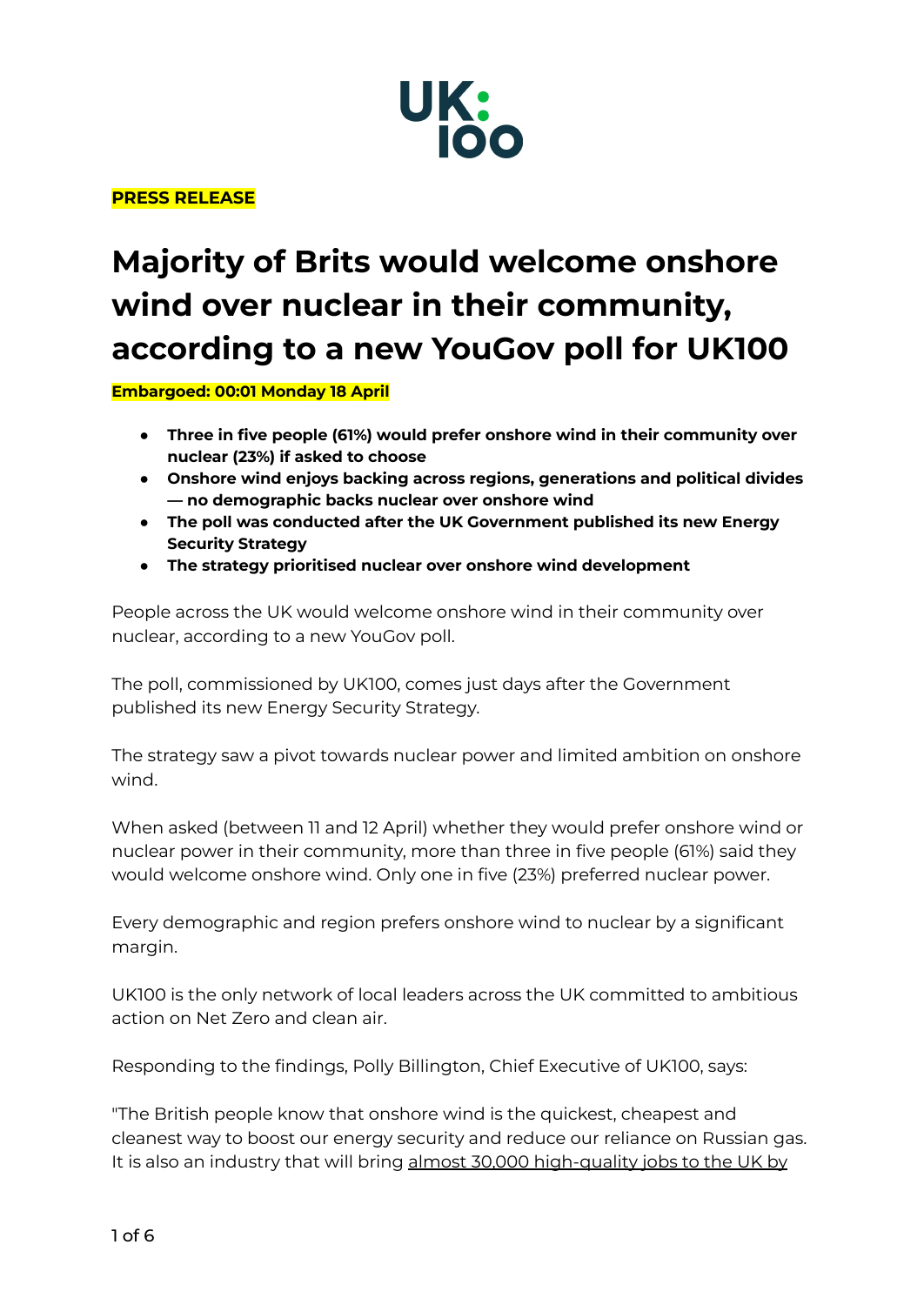

[2030.](https://cdn.ymaws.com/www.renewableuk.com/resource/resmgr/media/onshore_wind_prospectus_fina.pdf) The results of this poll aren't surprising."

"We work closely with local leaders across the UK who are ready to harness local support for onshore wind. But they need clear direction from the government on unblocking an effective ban on onshore wind that has seen a 97% [decline](https://info.uwe.ac.uk/news/uwenews/news.aspx?id=4220) in [projects](https://info.uwe.ac.uk/news/uwenews/news.aspx?id=4220) being granted planning permission between 2016 and 2021 compared to 2009 - 2014."

"While not surprising, the results are significant. It has been reported that Kwasi Kwarteng and Boris Johnson had originally planned to support a [massive](https://twitter.com/paulwaugh/status/1511972056472162304?s=20&t=k2-fhzLrCYOxEDQU6iXHEg) UK [onshore](https://twitter.com/paulwaugh/status/1511972056472162304?s=20&t=k2-fhzLrCYOxEDQU6iXHEg) wind revival. But after apparent [inter-cabinet](https://inews.co.uk/news/politics/cabinet-split-energy-strategy-grant-shapps-contradicts-kwasi-kwarteng-onshore-wind-farms-1554499) wrangling, the final [Energy](https://www.gov.uk/government/publications/british-energy-security-strategy/british-energy-security-strategy) Security [Strategy](https://www.gov.uk/government/publications/british-energy-security-strategy/british-energy-security-strategy) rowed back on those ambitions. This polling proves Boris and Kwasi should have stuck to their guns — the public is lukewarm on nuclear power in their community but is ready to welcome onshore wind farms across the country. And local authorities are poised and eager to deliver it."

Caroline Jackson, leader of UK100 member Lancaster City Council, adds:

"We welcome the findings of the UK100 survey. Government needs to react at speed to the immediate need for our own affordable energy generation. People and businesses are suffering while government puts its faith in the slow and unpopular nuclear option."

"The positive findings by UK100 have come as a pleasant surprise. If government signals a change of attitude, we look forward to testing out the potential for onshore wind in Lancaster district alongside other safe, low carbon generation. Our overriding aim must be to reach our target of being carbon net zero by 2030."

Gina Dowding, Cabinet Member for Planning and Place Making at UK100 member Lancaster City Council, says:

"The British public are desperate for urgent action on the cost of living crisis now. We know that onshore wind could be brought online really quickly which would seriously tackle soaring energy costs and the climate emergency."

"It is disappointing that the Government shies away from the leadership in areas it is most needed."

Lezley Picton, leader of UK100 member Shropshire Councils, says:

"I support the principle of on-shore wind power production where this meets national and local planning policy. Shropshire Council will continue to ensure that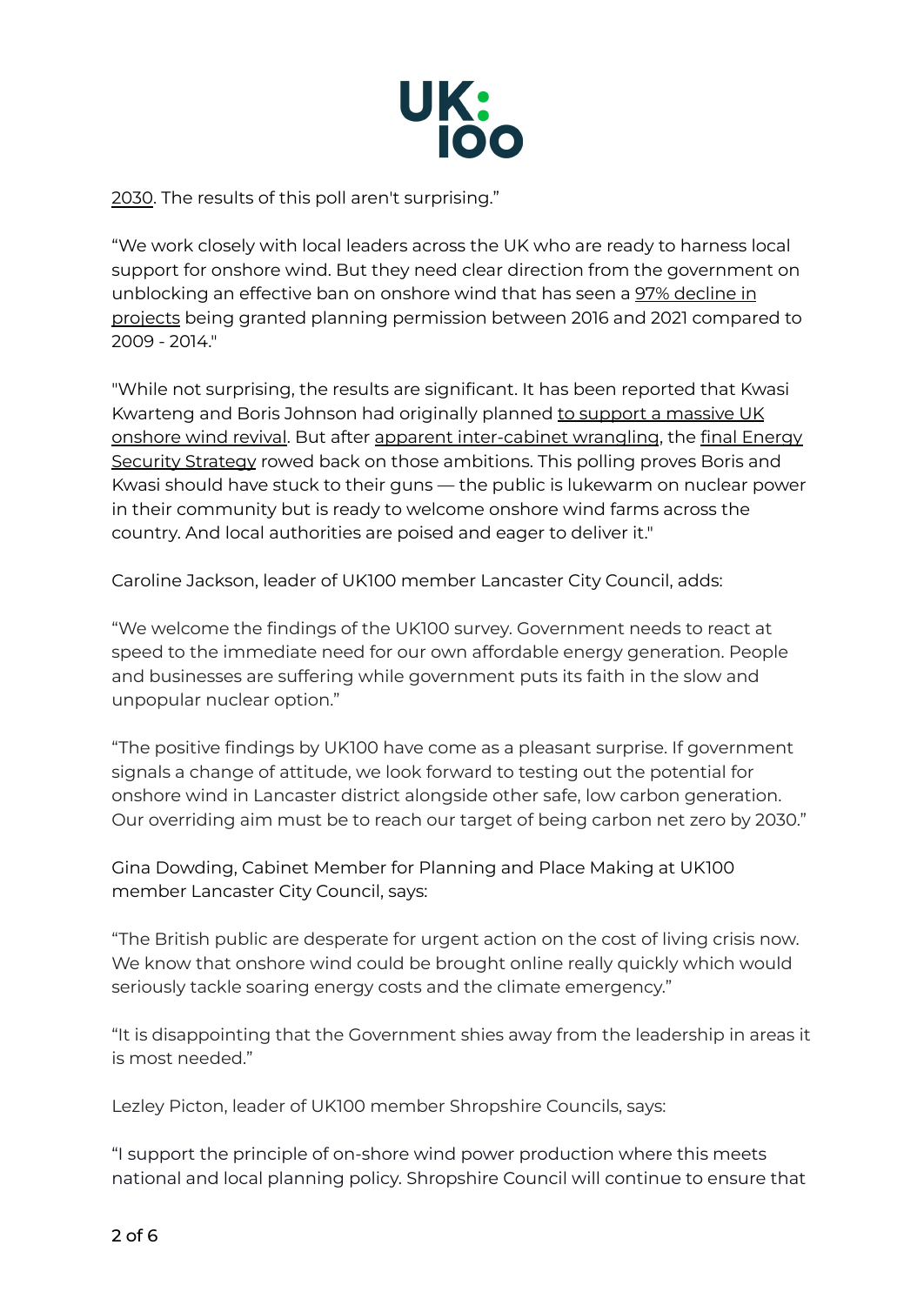

we look at the benefits of proposals against their impacts, especially on landscape character and visual impact. Notably, and again following national policy, development for wind power must have the backing of the local community, which is why we believe there are wider opportunities through neighbourhood planning for communities to promote and have a stake in their own localised energy production."

"Whilst the views of the poll in themselves do not change the approach to determining proposals for on-shore wind power locally, I will watch with interest to see if this leads to any change in national planning policy on the matter in due course".

Ian Nellins, Cabinet Member for Climate Change, Natural Assets and the Green Economy at UK100 member Shropshire Council, says:

"The catastrophic effects of climate change are being felt globally and we have a responsibility to invest in clean, modern and resilient power generation systems, but we must also pay attention to where these sites are installed so as not to cause further damage to our environment."

"This in turn will promote growth and sustainable economies and stability in the pricing markets."

Lucy Nethsingha, leader of UK100 member Cambridgeshire County Council, says:

"I am pleased UK100 has done this work. It is important to demonstrate to government that onshore wind has widespread support across many ages and demographics. It is the fastest and cheapest way to increase our access to clean energy, and the current rules need to change."

"Councils should be able to work with their local communities to understand how to use the amazing resources we have in this Country to tackle the climate emergency most effectively."

"We are seeing huge growth in solar power in and around Cambridgeshire, but this means reducing the capacity for agricultural production, and is also dependent on daylight. More wind power would give us more resilience in our renewable supply, but the current regulations prevent us from even exploring options."

Rachel Coxcoon, Cabinet Member for Climate Change and Forward Planning at UK100 member Cotswold District Council, says: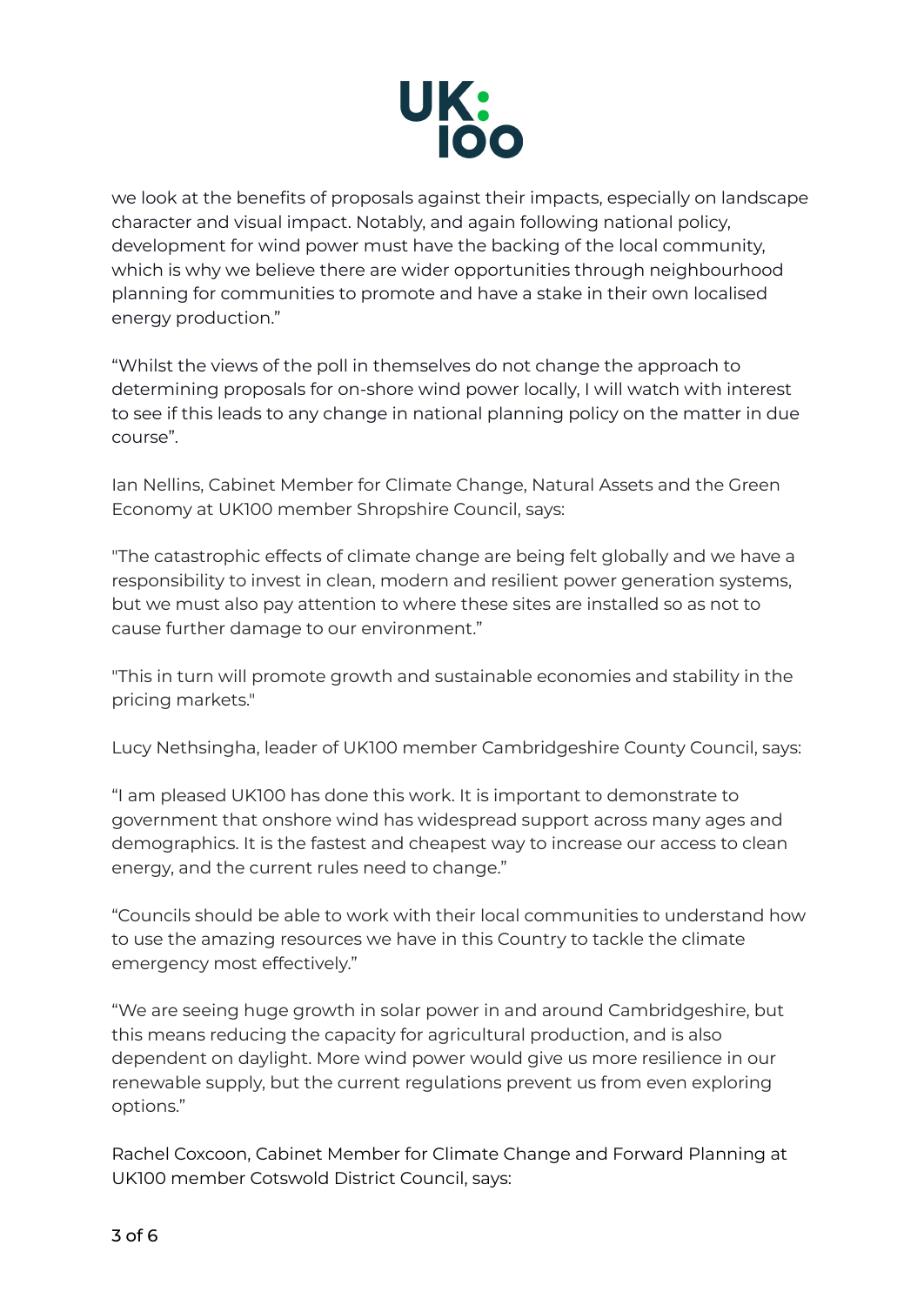

"As someone who has worked in community-based renewable energy projects for over 15 years, these results tally with what I regularly see in community engagement and research activities; the British public support renewable energy in their communities when they see opportunities for community involvement and community benefit, supported by strong planning frameworks that allow for genuine local control over what happens where."

"What local government needs now from Westminster is the power and funding to help communities make the sort of ambitious Local Plans that will deliver on this. A renewable energy revolution that puts communities at its heart could transform the relationship between people and the energy system, accelerating the UKs transition to a climate-friendly future."

"Here at CDC, we are updating our Local Plan to make it Green to the Core. Our recent consultation asked a range of questions on renewable energy, and we'll use the responses to craft a positive policy framework for renewable energy. But many local authorities still have plans that are silent on this issue, and no real intention to change this; Government must now provide support and impetus to all local authorities to create the right policy framework for renewable energy in their area."

Polly Billington concludes:

"While the recent strategy left the door open for onshore wind in supportive communities, I hope this polling shows local leaders and the Government that those communities exist across the country. Brits are ready for an onshore wind revival."

## *ENDS*

**More information:** Liam Ward, UK100, [liam.ward@uk100.org](mailto:liam.ward@uk100.org) +44 (0)7456554103

## **More information from the poll**

The poll finds the majority of all Conservative voters support onshore wind (50% against 38% who prefer nuclear) while almost three-quarters of Labour voters back onshore wind over nuclear (74% vs 12%).

Urban and rural residents also overwhelmingly back onshore wind over nuclear power.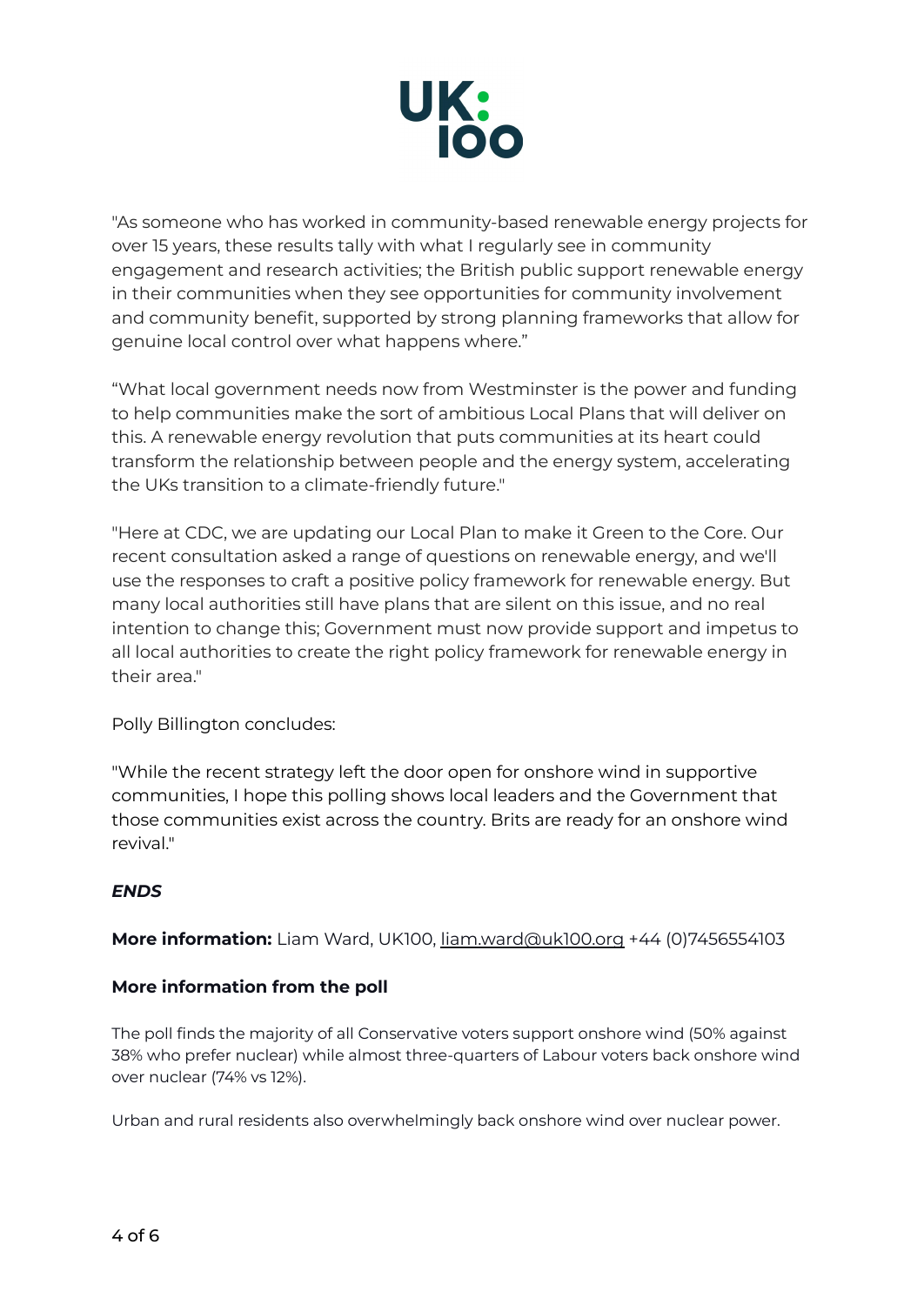

While Scottish people support onshore wind by the biggest margin (69% vs 16%) three in five voters across London, the South, Midlands and Wales, the North and Northern Ireland back onshore wind over nuclear (59%, 61%, 58%, 60% and 61%, respectively).

Remain supporters and Brexit backers also agree on onshore wind (73% of Remain voters and 51% of Brexit voters support onshore wind over nuclear).

All figures, unless otherwise stated, are from YouGov Plc. Total sample size was 1,842 adults. Fieldwork was undertaken between 11th - 12th April 2022. The survey was carried out online. The figures have been weighted and are representative of all UK adults (aged 18+).

## **More information on onshore wind**

According to the Government's own analysis, prices of renewables have been consistently decreasing, the price of onshore wind has dropped dramatically by 50% since 2013.

According to researchers at BloombergNEF, energy from new onshore wind-farms is less than half the price of energy from gas stations that are already built and running. With offshore wind it's less than two-thirds of the price.

The researchers expect the price of gas to drop slightly next year, so it will be a similar cost to offshore wind again, before rising again through the rest of the decade while wind continues to fall. Gas will remain more expensive than onshore wind throughout.

Other energy analysts, at consultancy firm LCP, say they think the price of wind energy will drop to about a quarter of the price of gas energy in 2023.

The cost of [nuclear](https://www.bbc.co.uk/news/uk-england-somerset-57227918) power is about twice as high per unit of electricity as [onshore](https://assets.publishing.service.gov.uk/government/uploads/system/uploads/attachment_data/file/911817/electricity-generation-cost-report-2020.pdf) wind.

Large onshore wind farms can be built within a timeframe of one to two years while nuclear power can take decades to install.

### **About UK100**

UK100 is a network of the most ambitious local leaders working towards Net Zero as soon as possible but no later than 2045. We help them collaborate to take decisive action in their communities.

Our members represent more than 37 million people in towns, cities and counties across the UK.

We facilitate knowledge-sharing between members, partnership-building and leadership mentoring. And support them to harness their collective power to affect vital national change.